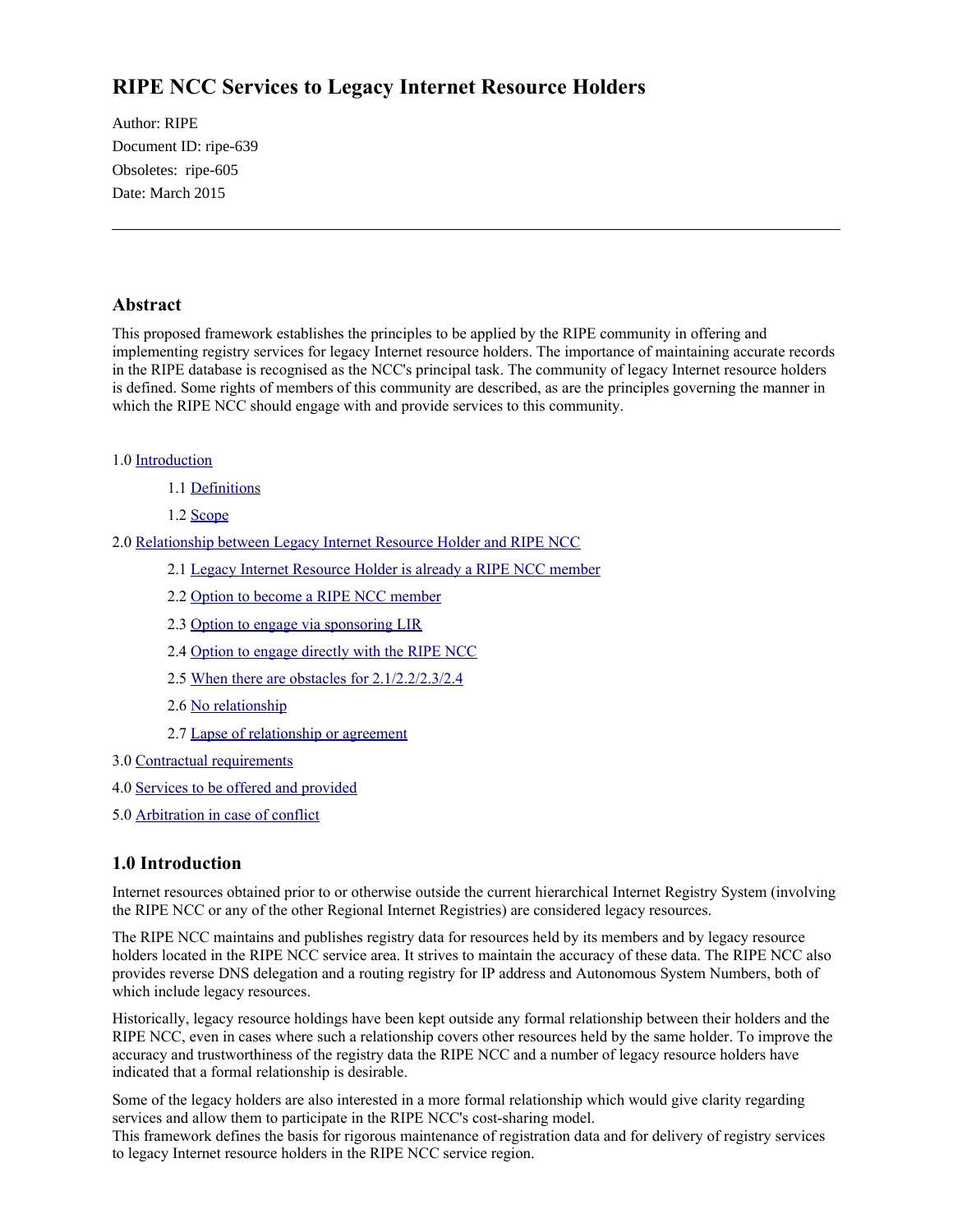# **1.1 Definitions**

The following definitions apply in this policy and are of particular importance to the understanding of the goals described in this document.

#### **Internet Resource**

An IP address block or Autonomous System number.

#### **Legacy Internet Resource**

Any Internet Resource obtained prior to or otherwise outside the current system of hierarchical distribution (by allocation or assignment) through the Regional Internet Registries.

#### **Legacy Internet Resource Holder**

The holder of a Legacy Internet Resource. Either by receiving these resources directly or by receiving (part of) Legacy Internet Resources from a Legacy Internet Resource Holder.

#### **Registry Services**

Services provided by the RIPE NCC in its capacity as a Regional Internet Registry, including the following and such additional services as may be identified from time to time as registry services:

- Maintenance of data relating to Internet Resources by the NCC in their Internet Resource registry;
- Access to these data for update by or on behalf of the respective holder;
- Public availability of registration data;
- Certification of these data; and
- Delegation of reverse DNS to the registered DNS servers.

#### **Registry Service Element**

In practice, any Legacy Resource Holder actually avails of a subset of the Registry Services mentioned above. Where it is necessary to distinguish between the entire class of Registry Services and the specific Registry Services actually provided in a particular case, the latter are described as Registry Service Elements.

#### **1.2 Scope**

The framework described in this document applies to the provision of Registry Services by the RIPE NCC in respect of Legacy Internet Resources. Any other services offered by the RIPE NCC (whether different in nature, or relating to other kinds of resources) are out of scope for this policy.

Any existing or future RIPE policy referring to resources shall not apply to legacy resources unless the policy explicitly includes legacy resources in its scope.

Rights of the holder to hold, use, or transfer any Legacy Internet Resource are not addressed or restricted by this policy.

The holder of a Legacy Internet Resource who so wishes may, separately in respect of each such resource held, choose either to return the resource to the appropriate free pool or to have the resource registered without legacy status as if it had been distributed by the RIPE NCC. In either such case, the resource involved will no longer be subject to this policy or to any other provisions of a RIPE policy which relates exclusively to Legacy Internet Resources, and will no longer be eligible to have its legacy status re-instated as provided for below.

In case the current holder, or a previous holder, of a resource which was originally a legacy resource (or part of a legacy resource) has, before the coming into effect of this policy, registered the resource as if it had been distributed by the RIPE NCC, whether in connection with a transfer of resource or otherwise, the current holder shall be given the opportunity to have the legacy status of the resource re-instated and to choose to have it registered under one of the options available for registering a legacy resource, as set out in this or any subsequent policy relating specifically to Legacy Internet Resources.

In the case just mentioned, if the resource holder, having been alerted to the other options available, confirms the intent to have a particular resource registered as if it had been distributed by the RIPE NCC, the NCC shall apply the RIPE policies about resources it has distributed to these particular resources too, rather than reverting to the legacy status and beginning a fresh engagement with the resource holder from that position.

The scope of this policy does not include the resolution of any dispute arising as to the right to use a particular Legacy Internet Resource.

Although specification of charges made by the RIPE NCC is also out of scope here, the appropriate kind of charge corresponding to a specific set of circumstances is identified where this seems useful for clarity.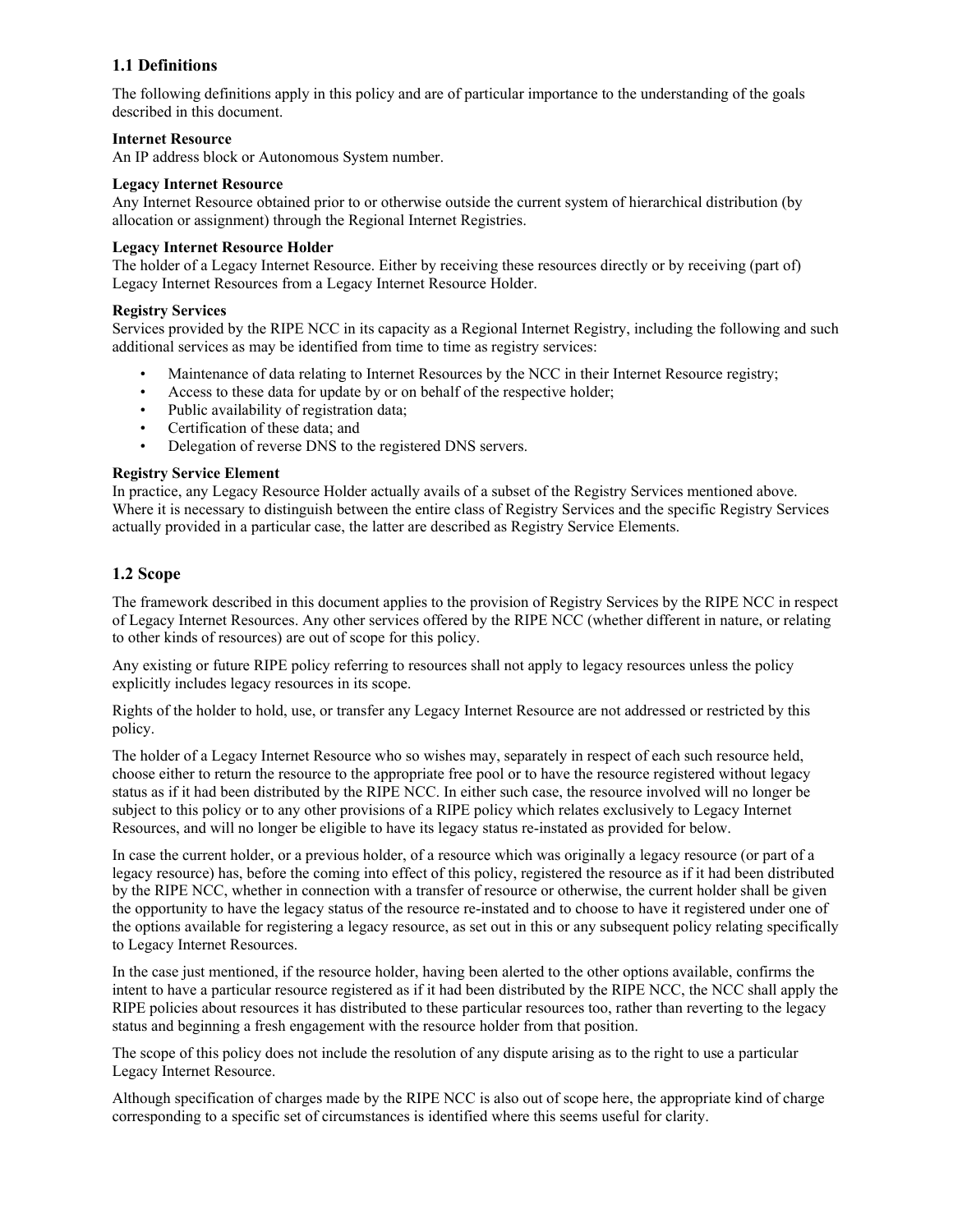# **2.0 Relationship between Legacy Internet Resource Holder and RIPE NCC**

A direct or indirect contractual relationship between a Legacy Internet Resource Holder and the RIPE NCC provides contractual certainty to both parties regarding services, rights, and responsibilities. Such a relationship also provides for payment of appropriate fees for services provided by the RIPE NCC. Different methods for establishing such a relationship are described below in sections 2.1, 2.2, 2.3, and 2.4.

In exceptional cases where the Legacy Resource Holder wishes to engage with the RIPE NCC but none of the methods just mentioned is feasible, section 2.5 will apply.

Section 2.6 will apply in case such a relationship or agreement as described below in sections 2.1, 2.2, 2.3, 2.4, or 2.5 has not been established.

Section 2.7 will apply in case such a relationship or agreement has been established, but has lapsed.

### **2.1 Legacy Internet Resource Holder is already a RIPE NCC member**

If the Legacy Internet Resource Holder is already a RIPE NCC member then there is already a contractual relationship between the RIPE NCC and the Resource Holder, who may extend the existing contract by registering the Legacy Internet Resources involved subject to the conditions defined in section 3 below.

In this case, the RIPE NCC may require the payment of charges for membership and services according to the RIPE NCC charging plan for the time being in force.

### **2.2 Option to become a RIPE NCC member**

A Legacy Internet Resource Holder who is not already a RIPE NCC member may opt to become a member by establishing a membership contract under which the Legacy Internet Resources involved will then be registered subject to the conditions defined in section 3 below.

In this case, the RIPE NCC may require the payment of charges for membership and services according to the RIPE NCC charging plan for the time being in force.

### **2.3 Option to engage via sponsoring LIR**

A Legacy Internet Resource Holder who either is not already a RIPE NCC member or, being a member, does not wish to extend the membership contract as provided in section 2.1 above may opt to enter into a contract with a RIPE NCC member who is willing to act as a Sponsoring LIR for the purposes of registering the Legacy Resources involved, subject to the conditions defined in section 3 below, and subject to approval by the RIPE NCC of the form of contract between the Resource Holder and the Sponsoring LIR.

In this case, the Sponsoring LIR may require the payment of charges according to the terms of the contract agreed with the Legacy Resource Holder.

### **2.4 Option to engage directly with the RIPE NCC**

A Legacy Internet Resource Holder whose circumstances match those described in section 2.3 above, but cannot find a Sponsoring LIR with which a mutually satisfactory contract of the kind mentioned in that section, may opt to enter a non-member service contract with the RIPE NCC for the purposes of registering the Legacy Resources involved, subject to the conditions defined in Section 3 below.

In this case, the RIPE NCC may require the payment of reasonable charges according to the terms of the nonmember service contract.

### **2.5 When there are obstacles for 2.1/2.2/2.3/2.4**

Due to specific enduring or temporary circumstances which are recognized by the RIPE NCC as being outside the resource holder's control, a legacy resource holder may be unable to enter into a relationship of any of the kinds described above (2.1 .. 2.4). In such a case, the RIPE NCC will offer and provide registry services as if a contractual relationship of one of the kinds described above had been established, and shall do so for as long as the circumstances continue which constitute an obstruction to the establishment of a contract.

However, notwithstanding the preceding paragraph, the RIPE NCC may refuse to provide any specific registry service for which particular technical requirements apply, which the Resource Holder is unable to meet.